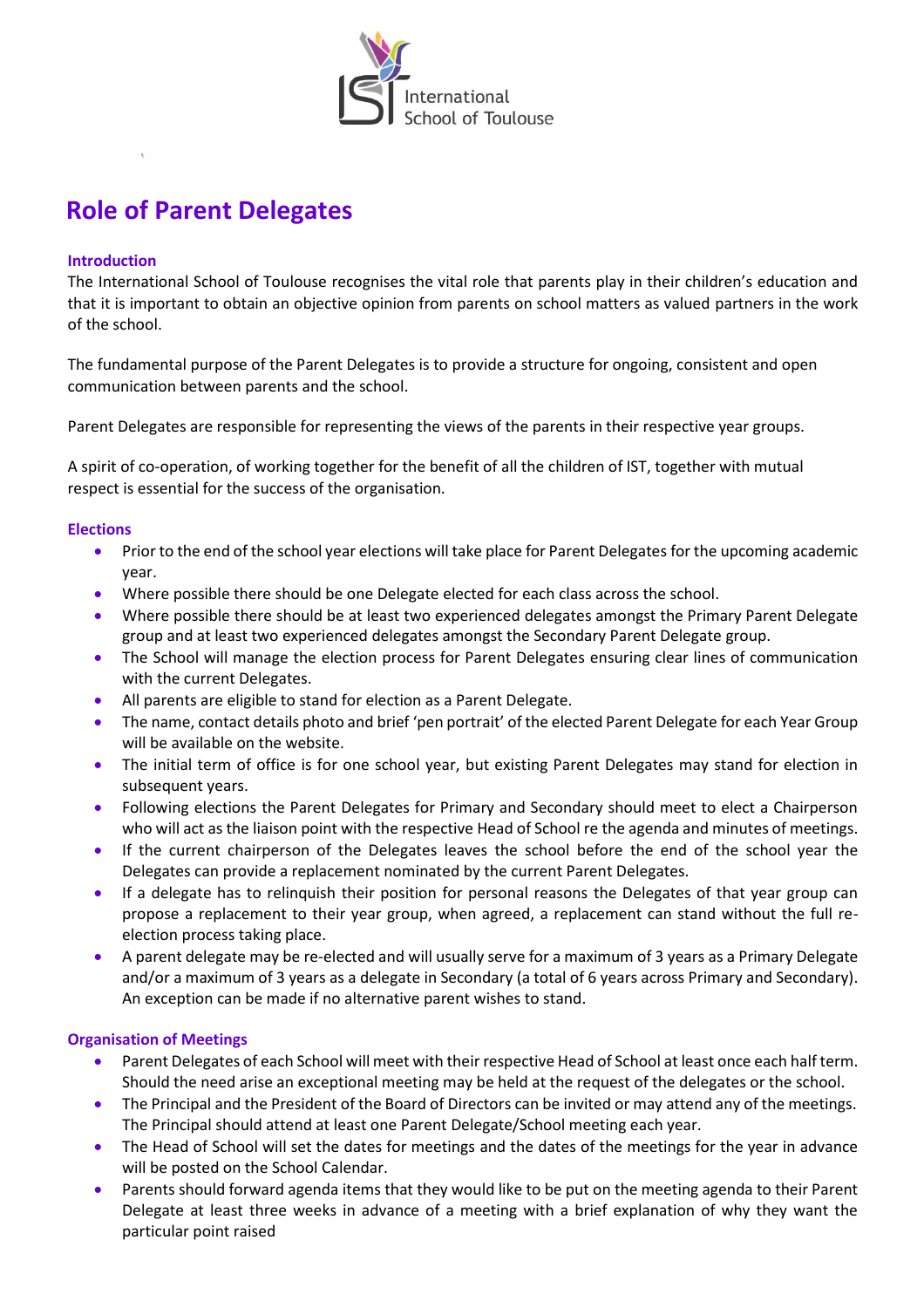

- Delegates should forward agenda items to the Chairperson at least ten days in advance of the meeting.
- The chairperson will ensure agenda items are appropriate and will forward these to the Head of School at least five working days in advance of the meeting.
- The Head of School may add items to the agenda.
- The final agenda will be agreed, in advance, between the Chairperson and Head of School. Once agreed, no additional items may be added to the agenda. In exceptional circumstances an additional item may be included on the agenda after this date with the agreement of the Head of School.
- Where appropriate, to enhance the discussion, a member of staff or parent may be invited to a meeting with the prior agreement of the Head of School and the delegates
- Publication of the minutes of meetings with School Heads is the main vehicle for dissemination of information from the Parent Delegates to parents and as such minutes will be produced and forwarded to the appropriate Head of School for approval before being posted on the School website.
- The Parent Delegates will meet with the School Leadership Group and the Board of Directors twice per year in November and April.
- At the end of June there will be an informal meeting at school for the Parent Delegates along with Heads of School and Principal.

## **Responsibilities of a Parent Delegate**

The Parent Delegate has the following responsibilities:

- Serves from June one year to June the following year and may be re-elected up to a maximum of three years.
- Represents the views of parents at meetings with Heads of School.
- Must endeavour to represent the collective view of the Year Group parents not his/her own individual viewpoint.
- Works with confidentiality and impartiality and in a spirit of co-operation.
- Ensures that he/she declares any conflict of interest before topics are raised, discussed and agreed upon.
- Communicates with Parents of the Year Group outcomes of matters discussed in meetings with the Heads of School, subject to confidentiality.
- Ensures that information and decisions of meetings are formally and promptly reported back to parents via the minutes.
- Assists Senior Leadership Group in gathering information from Parents on specific topics as requested.
- Assists with organising elections and subsequent hand-over to incoming Parent Delegates before the start of the new academic year.
- Endeavours to be present on the induction day for new students in September and at other School events as requested
- Acts as the first point of contact for parents who are new to the community for all questions and assistance that is not directly related to School matters.
- Please note that where a concern is specific to an individual child, the parent of that child should speak directly to the teacher or Head of School and ultimately the Principal. Should the parents request the support or advice of a parent delegate then they may exceptionally ask the Parent Delegate to accompany them to a meeting.
- The Parent Delegates will not reveal personal e-mail addresses to other parents when sending out information, blind copy will be used.
- The school will help the Parent Delegates keep an up-dated list of all students in their year group. When possible the school will also help in gathering relevant information to allow the Parent Delegates to contact their year group parents.

| <b>Responsibility:</b> | School Leadership Group |
|------------------------|-------------------------|
| Audience               | Board, Parents, Staff   |
| <b>Issue Date:</b>     | June 2012               |
| Last updated:          | <b>July 2016</b>        |